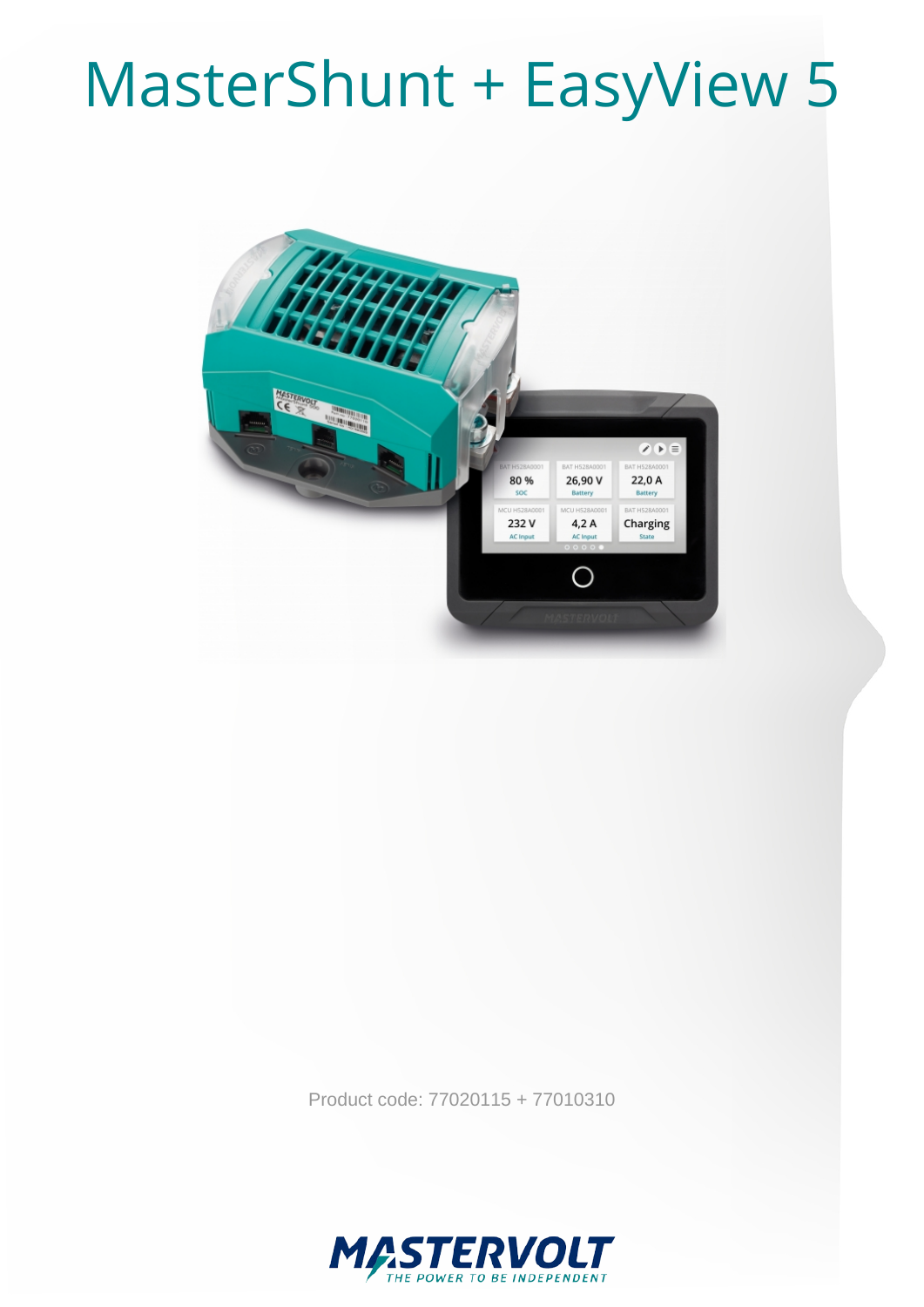The MasterShunt in combination with an EasyView 5 panel is the most advanced battery monitor you can find. Touchscreen control of all functions.

MasterBus integrated battery monitor collecting detailed information on the status of your batteries. The EasyView 5 remote panel with touchscreen control provides information on the charge process as well as other system information.